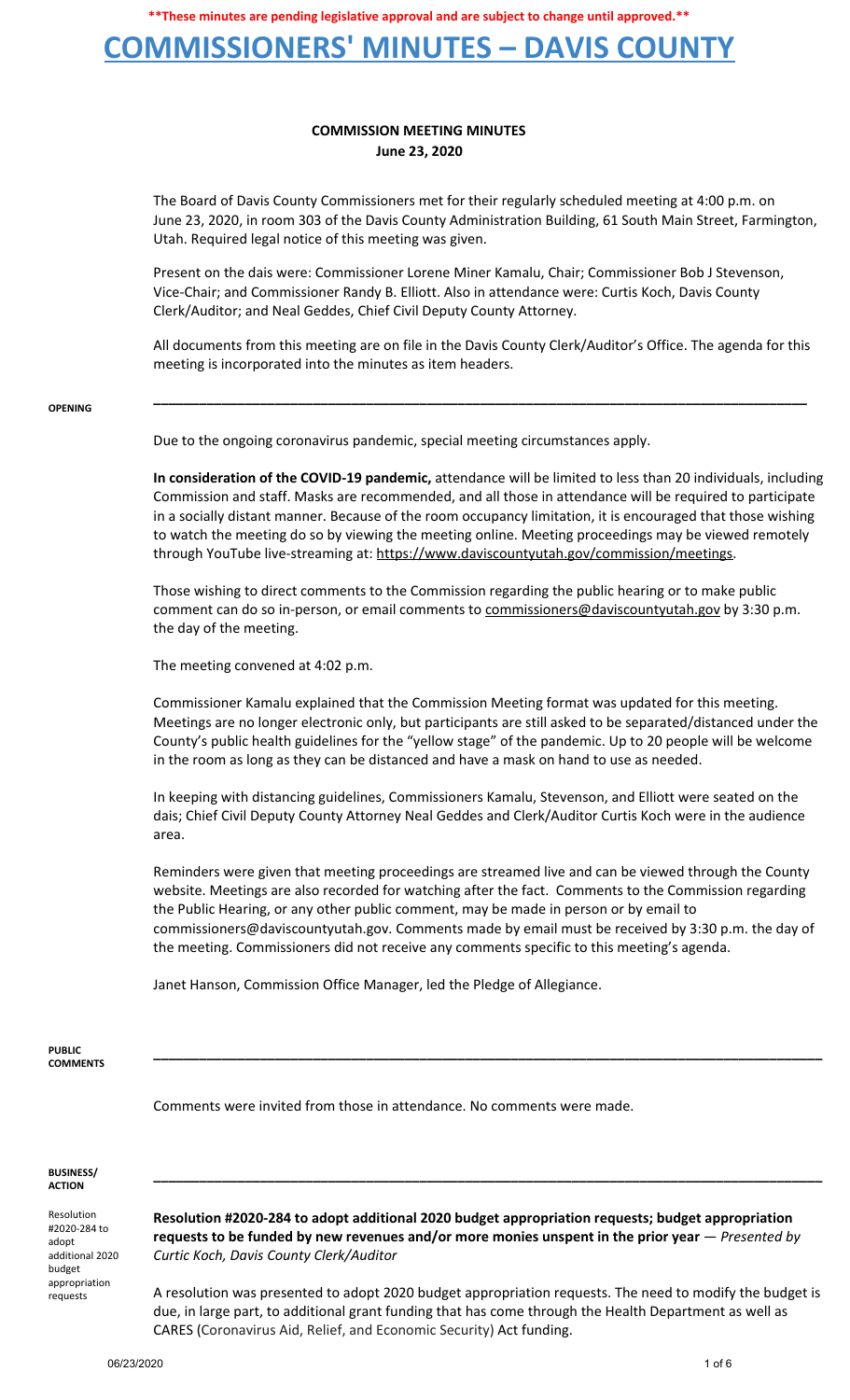# **COMMISSIONERS' MINUTES – DAVIS COUNTY**

### **Fund 10, General Fund**

- In Non-Departmental, under COVID-19 Assistance, the County projects receiving \$7,990,000 in CARES Act funding.
- In the Clerk/Auditor Department, under Miscellaneous Services, \$50,000 to have staffing to help administer grant programs from the CARES funding
- In Community and Economic Development (CED), under Miscellaneous Services, \$50,000 for temporary staff to administer their end of the grant program
- In the Sheriff's Department, \$70,000 for a City Liaison individual for wages and salaries, in particular for the EOC (Emergency Operations Center)
- In Community and Economic Development, \$5,000,000 in programs dedicated toward business grants
- In Community and Economic Development, another \$475,000 in programs or educational grants to be administered through Davis Applied Technology
- In Non-Departmental, under Programs, \$475,000 for vulnerable populations, particularly relating to the judicial process that has been stalled; there is a backlog that needs to be addressed with Pretrial Services and Legal Defenders
- In the Sheriff's Department, an increase of \$1,000,000 to assist with homeless programming
- In the Sheriff's Department, under Wages and Salaries, \$300,000 of CARES Emergency Management Support staff

The Clerk/Auditor originally listed Sheriff's Office increases of \$70,000 in Wages and Salaries for assistance with PPE (Personal Protective Equipment) distribution, and \$500,000 in Non-Departmental Operational Supplies for PPE stockpile, in the list of General Fund appropriation requests. He noted that those increases should be struck from the Sheriff's Office and listed under Health Department funding.

### **Fund 15, General Fund**

Health Department:

- Revenue of \$1,010,000 funding in addition to the May 19, 2020, request from CARES
- In Wages and Salaries, there is a \$2 million dollar increase by taking what was done on May 19, 2020, and decreasing Miscellaneous Supplies and shifting it to Wages and Salaries so the Health Department can move forward with personnel needs for contact tracing, etc.
- For Wages and Salaries, there is \$70,000 for mass vaccination directors, \$300,000 for mass vaccination staff, \$70,000 for someone to direct isolation and quarantine; and \$70,000 in CARES PPE distribution
- Operating Supplies of \$500,000, for the CARES PPE stockpile which will be managed through the Health Department and not through the General Fund
- A DEQ (Department of Environmental Quality) grant has come through increasing the Used Oil Program by \$942 in revenue, with expenses in Miscellaneous Supplies increasing by that \$942
- A DEQ grant for \$3,000 revenue for the County's Radon Program and a \$3,000 expense associated with the Radon Program through Miscellaneous Supplies
- A grant of \$2,500 in revenue has been received for Car Seats & Helmets with offsetting expense in Car Seats & Helmet supplies of \$2,500

Seniors:

• A COVID Assistance grant with the revenue increasing by \$30,000, that \$30,000 will be offset in expenses for Payroll of \$16,420, Benefits \$1,314, Miscellaneous Supplies \$4,840, and Equipment \$7,426

### **Fund 28, 3rd Quarter Transportation**

• Professional and Technical is increasing by \$10,000 to cover the Wasatch Front Regional Council application review assistance.

### **Fund 46, Health Capital**

• An increase of revenue of \$50,226, which is a 50 percent match and expenses increasing by \$100,453 for workplace electric vehicle supply equipment as the County is looking to improve clean air with some facilities and using electric vehicles

### **Fund 47, Tourism Capital**

• Building improvements of \$500,000 for a project for an Agricultural Heritage Center; the County is in discussions with another party for that location

The Clerk/Auditor offered to answer questions related to the budget appropriation requests. No questions were asked.

Commissioner Elliott made a motion to open a Public Hearing. Commissioner Stevenson seconded the motion. All voted Aye.

**\_\_\_\_\_\_\_\_\_\_\_\_\_\_\_\_\_\_\_\_\_\_\_\_\_\_\_\_\_\_\_\_\_\_\_\_\_\_\_\_\_\_\_\_\_\_\_\_\_\_\_\_\_\_\_\_\_\_\_\_\_\_\_\_\_\_\_\_\_\_\_\_\_\_\_\_\_\_\_\_\_\_\_\_\_\_\_\_**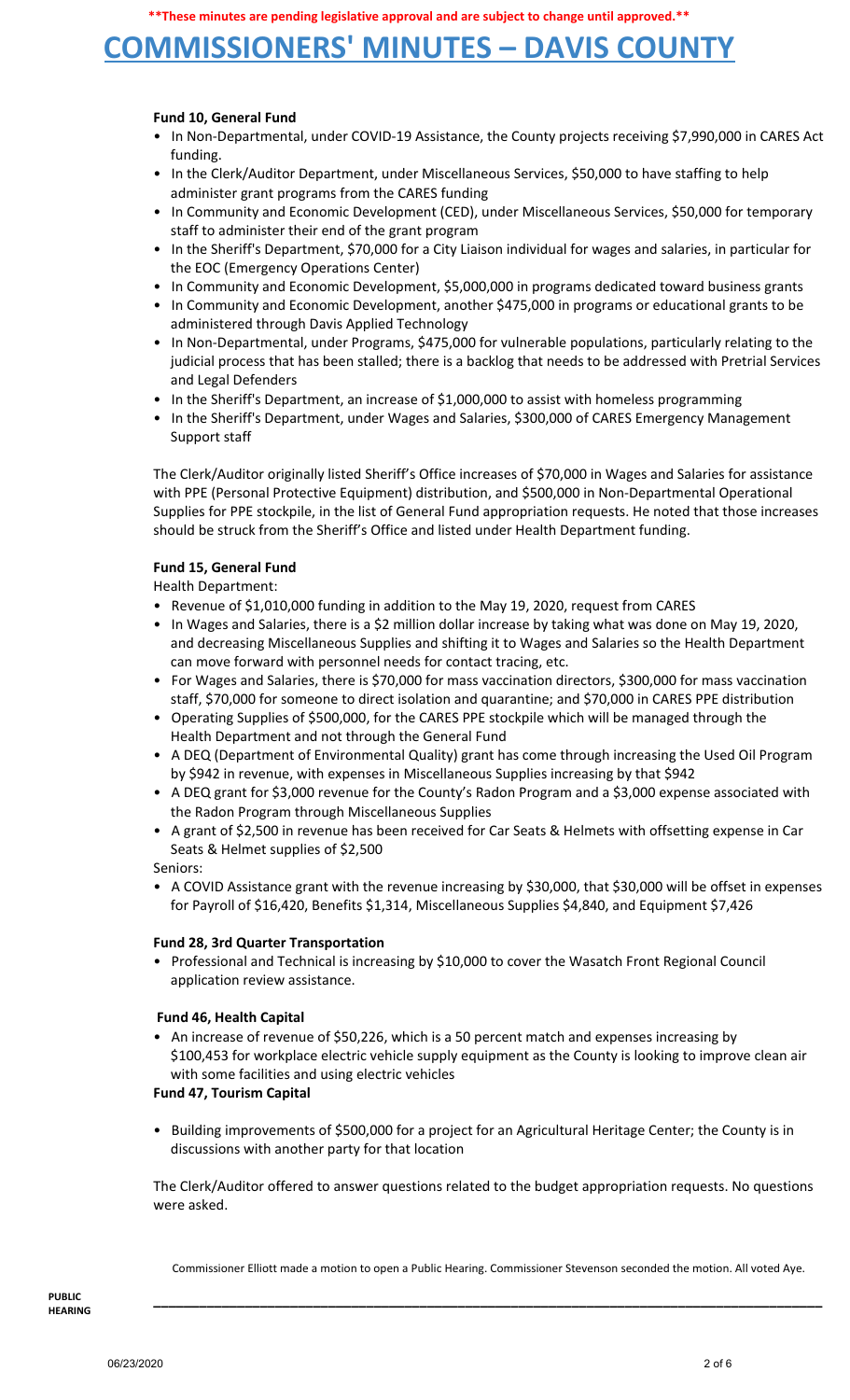# **COMMISSIONERS' MINUTES – DAVIS COUNTY**

Commissioner Kamalu invited public comment on the 2020 budget appropriation requests. No comments were made.

Commissioner Stevenson made a motion to close the Public Hearing and approve the resolution to adopt the additional 2020 budget appropriations requests.

> Motion: Com. Stevenson Seconded: Com. Elliott All voted Aye

**BUSINESS/ ACTION**

Request Approval #2020-285 of 2020 Delinquent Property Tax Sale traditional bidding process and parcels to be sold as a whole (not broken down into smaller pieces) to be conducted on June 26, 2020 at 10:00 a.m., at 61 South Main Street, Room 131 in Farmington, Utah

**Request Approval #2020-285 of 2020 Delinquent Property Tax Sale traditional bidding process and parcels** to be sold as a whole (not broken down into smaller pieces) to be conducted on June 26, 2020 at 10:00 **a.m., at 61 South Main Street, Room 131 in Farmington, Utah** — *Presented by Commissioner Kamalu*

**\_\_\_\_\_\_\_\_\_\_\_\_\_\_\_\_\_\_\_\_\_\_\_\_\_\_\_\_\_\_\_\_\_\_\_\_\_\_\_\_\_\_\_\_\_\_\_\_\_\_\_\_\_\_\_\_\_\_\_\_\_\_\_\_\_\_\_\_\_\_\_\_\_\_\_\_\_\_\_\_\_\_\_\_\_\_\_\_**

It was announced that on June 26, 2020, at 10:00 a.m., the County would hold the 2020 Delinquent Property Tax Sale in Room 131 of the Davis County Administration Building. The Tax Sale is held every year by the Clerk/Auditor's Office, and parcels of property that are delinquent in taxes for five years are auctioned. Curtis Koch, Clerk/Auditor, offered some background on the delinquent parcels for this year's sale. The list started with 50 parcels. Of those 50 parcels, 23 were homes, 20 were parcels of land, and seven were commercial properties. Commissioners were given a list of the parcels advertised; several of the parcels had been redeemed. The advertisement shows preferred sales. The definition of a Preferred Sale is that these are properties that meet one or more of the following criteria: 1) The County has determined that the property is not an economically viable unit of property to possible bidders with a unique interest in the property due to property characteristics such as size, shape, access, zoning or other factors that may affect the economic value and use of the property; or 2) a non-preferential sale of the property would create a nuisance and/or cloud upon an existing interest in the property and could unreasonably diminish the value of such an interest. These properties will initially be offered without competition to persons or entities who own property that abuts the identified property, or other persons or entities who have a unique interest in the identified property. If these properties are not purchased initially through the preferential sale, the County may offer these properties for sale to registered bidders at this annual real property delinquent

tax sale.

It was noted that some properties may have been withdrawn from the sale because of the County receiving some payments. Other reasons for withdrawal may be that the proper notice has not been given or erroneous legal descriptions, duplicate assessments, litigation, bankruptcy, have been discovered or deferrals of settlements have been granted by the Davis County Commission.

As of the morning of this Commission Meeting, there were still two homes on the Sale, seven parcels of land, and zero commercial properties. The County has been in touch with both of the homeowners and it was understood that one would pay today and another may pay tomorrow. A lot of hard work goes into making sure people know the deadlines – the County really does not want to sell anybody's property, but in particular homes. It is recognized, however, that that is the purpose of the law. It is hoped that by Friday morning there will be zero homes for sale.

Commissioners were asked to give approval for the parcels to be sold as a whole and not broken down into smaller pieces, and that the sale be conducted on June 26, 2020.

> Motion to Approve: Com. Elliott Seconded: Com. Stevenson All voted Aye

Amendment #2019-196-A with AJC Architects to modify scope of **Amendment #2019-196-A with AJC Architects to modify scope of work for the North Branch Library (Clearfield) to include additional fees for construction, civil and landscape architecture, FFE and Art** — *Presented by Commissioner Kamalu*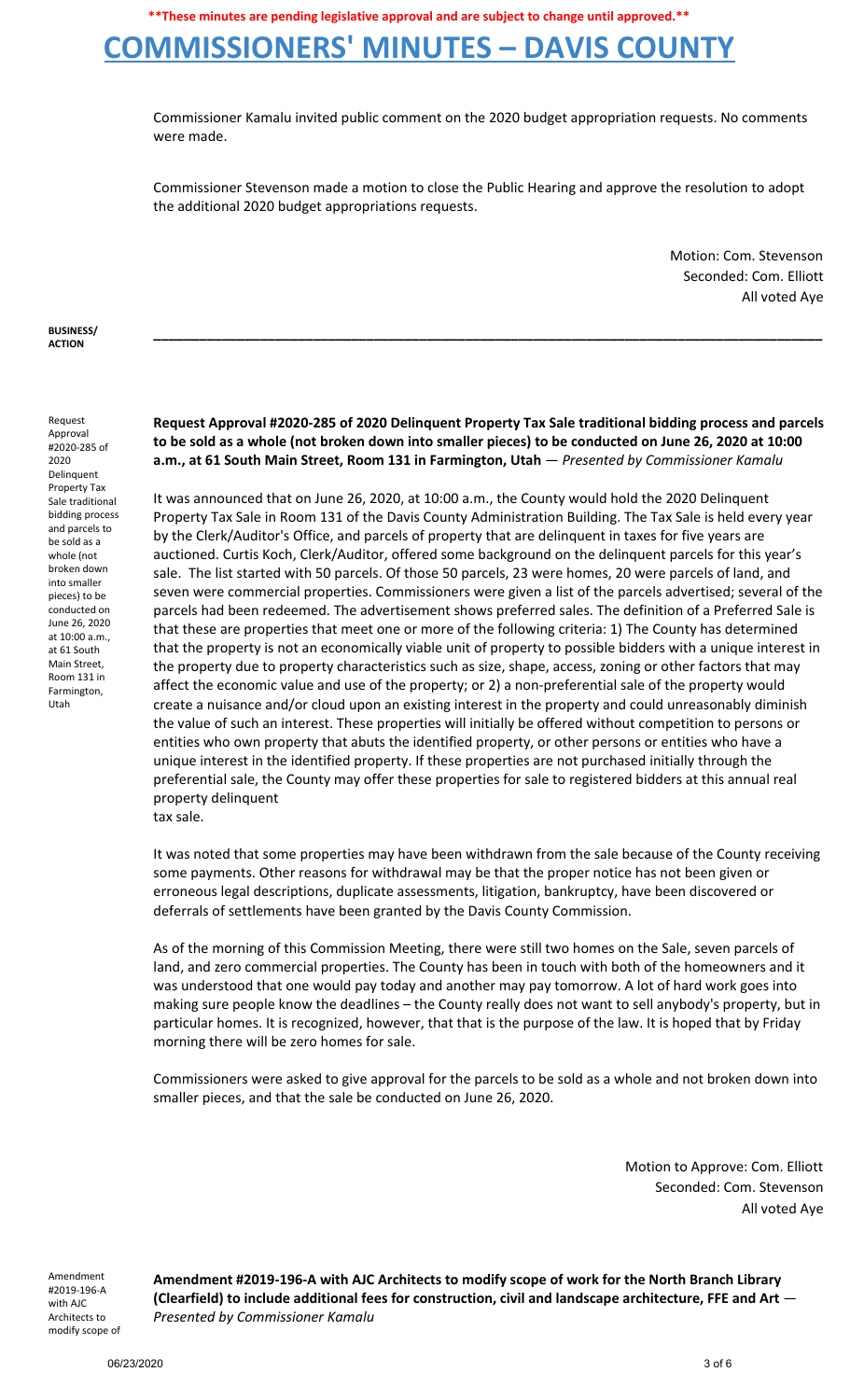## **COMMISSIONERS' MINUTES – DAVIS COUNTY**

work for the North Branch Library (Clearfield) to include additional fees for construction, civil and landscape architecture, FFE and Art

An amendment was introduced to a contract with AJC Architects to modify the scope of work for the North Branch Library, which will be located in Clearfield, to include additional fees for construction cost, civil and landscape architecture, furniture layout and specifications, and art, for a cost increase of \$31,767.22. There are multiple reasons for the increase. The original contract with AJC Architects was based on a fee of 6 percent of the construction cost; the recently-approved increase in the guaranteed maximum price of the project raises the total cost of the project to \$4,626,287, so this portion of the amendment increases the architectural fees to \$277,577.22. There were significant changes to the west side of the building and landscaping, made to simplify that area to stay within the budget, which required additional architectural services. This amendment establishes hourly rates for assistance with the furniture and the art for the Clearfield project and a "not to exceed" amount for assistance with the art. There are no beginning or ending dates associated with the amendment. The payable amount is \$31,767.22 additional.

Agreement #2020-286 with Intermountain Testing Services for quality control testing and inspection services for the North Branch Library

Amendment #2017-189-B with Comprise Technologies, Inc. for ent software licenses for public internet computers at the Syracuse Northwest Library

Agreement # 2020-287 with Tech Logic Corp. for license and software support for library patron self service check-out

Amendment #2018-78-B with SWCA Environmental Consultants to extend end date for NEPA environmental analysis on the Bonneville Shoreline Trail

Temporary Access License #2020-288 to UTOPIA to install fire cameras on the cell tower at Valley View Golf Course

### **Agreement #2020-286 with Intermountain Testing Services for quality control testing and inspection services for the North Branch Library (Clearfield)** — *Presented by Commissioner Kamalu*

An agreement with Intermountain Testing Services was presented. The contract is for quality control testing and inspection services for the North Branch Library in Clearfield. The contract begins 06/23/2020 and there is not an ending date. The payable amount is \$14,295.

**Amendment #2017-189-B with Comprise Technologies, Inc. for six additional time management software licenses for public internet computers added as part of the Syracuse Northwest Library expansion/remodel** — *Presented by Commissioner Kamalu*

An amendment was introduced to a contract with Comprise Technologies Incorporated. The amendment adds six software licenses for public internet computers added as part of the Syracuse Northwest Branch Library's recent expansion and remodel. The contract period is 06/23/2020 to 05/22/2022. The initial payable cost for the additional licenses is \$570. After the first year, the annual cost for those six licenses drops to \$114.

**Agreement #2020-287 with Tech Logic Corp. for license and software support for library patron self-service checkout** — *Presented by Commissioner Kamalu*

An agreement with Tech Logic Corporation was presented. The contract is for software that integrates the library server and database to allow library patrons to check out materials using self-service checkout stations. This is technology that is already used in the library system. The contract period is 07/01/2020 to 06/30/2021. The payable annual amount, which is the same as it was last year, is \$3,080.

**Amendment #2018-78-B with SWCA Environmental Consultants to extend end date to complete the NEPA environmental analysis on the Bonneville Shoreline Trail** — *Presented by Commissioner Kamalu*

An amendment to a contract with SWCA Environmental Consultants, to complete the NEPA (National Environmental Policy Act) environmental analysis on the Bonneville Shoreline Trail, was introduced. The amendment extends the contract deadline to allow more time to complete cultural survey work to ensure there are not any artifacts in the project area. There is no additional funding being requested. The contract period is 06/16/2020 to 12/31/2020. The payable amount is \$91,724.

**Temporary Access License #2020-288 to UTOPIA to install fire cameras on the cell tower at Valley View Golf Course** — *Presented by Commissioner Kamalu*

A request was made to grant a temporary access license to the Utah Telecommunication Open Infrastructure Agency, otherwise known as UTOPIA, to install fire cameras on the cell tower at the Valley View Golf Course. The cameras will help the County and the Layton City Fire Department to detect fires in the mountains. The contract begins 06/23/2020 and continues for one year, with the option to renew for two additional annual terms. There is no financial information associated with this request.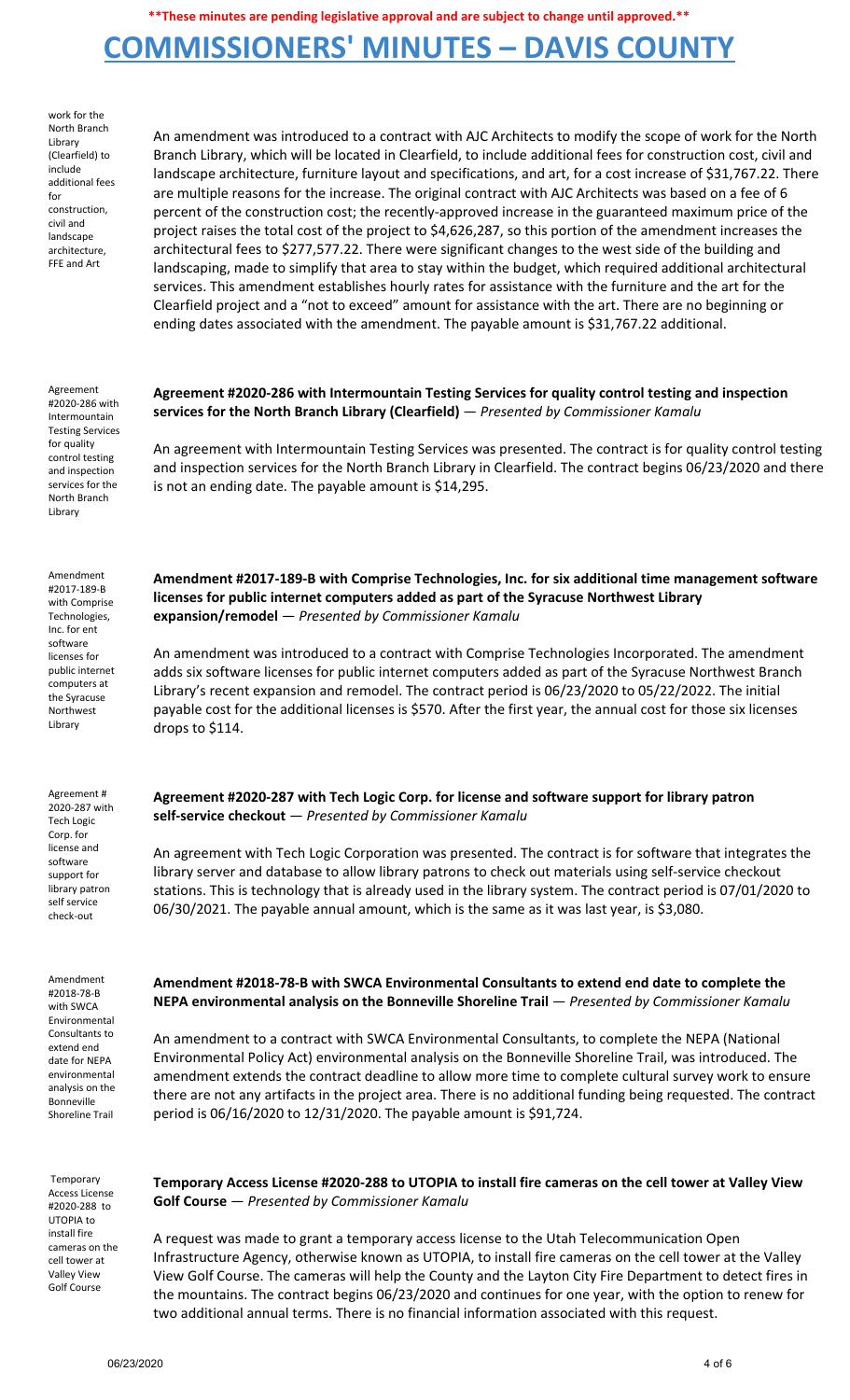# **COMMISSIONERS' MINUTES – DAVIS COUNTY**

| Agreement<br>#2020-289 with<br>Kaysville City to<br>provide<br>dispatch<br>services for<br>police, fire and<br>emergency<br>medical<br>services                                            | Agreement #2020-289 with Kaysville City to provide dispatch services for police, fire and emergency<br>medical services - Presented by Commissioner Kamalu<br>An interlocal agreement with Kaysville City was presented. The agreement is for dispatch services for<br>Kaysville City for police, fire, and emergency medical services. The contract period is 07/01/2020 to<br>06/30/2021. The fire services amount is \$49,155.60, and the police services amount is \$77,632, for a<br>receivable total of \$126,787.60.                                      |
|--------------------------------------------------------------------------------------------------------------------------------------------------------------------------------------------|------------------------------------------------------------------------------------------------------------------------------------------------------------------------------------------------------------------------------------------------------------------------------------------------------------------------------------------------------------------------------------------------------------------------------------------------------------------------------------------------------------------------------------------------------------------|
| Agreement<br>#2020-290 with<br>Casey Alan<br>Watts for<br>Special<br>Functions and<br><b>Basic</b><br>Corrections<br><b>Training</b>                                                       | Agreement #2020-290 with Casey Alan Watts for Special Functions and Basic Corrections Training $-$<br>Presented by Commissioner Kamalu<br>A training reimbursement agreement with Casey Alan Watts, for Special Functions and Basic Corrections<br>Training, was introduced. The contract period is 06/23/2020 to 06/23/2022. The receivable amount is<br>\$13,518.                                                                                                                                                                                              |
| Agreement<br>#2020-291 with<br>Jhoacim<br>Meneses for<br>Basic<br>Corrections<br>Academy,<br>benefits and<br>wages                                                                         | Agreement #2020-291 with Jhoacim Meneses for Basic Corrections Academy, benefits and wages $-$<br>Presented by Commissioner Kamalu<br>A training reimbursement agreement with Jhocuin Meneses was presented. The agreement is for Basic<br>Corrections Academy, benefits and wages. The contract period is 06/23/2020 to 06/23/2022. The receivable<br>amount is \$5,692.84.                                                                                                                                                                                     |
| Agreement<br>2020-292 with<br><b>USA Wrestling</b><br>Utah for space<br>rental for Greco<br>and Freestyle<br><b>State Wrestling</b><br>Tournament at<br>the Legacy<br><b>Events Center</b> | Agreement #2020-292 with USA Wrestling Utah for space rental for Greco and Freestyle State Wrestling<br>Tournament at the Legacy Events Center - Presented by Commissioner Kamalu<br>An agreement with USA Wrestling Utah was introduced. The agreement is for rental space for a state<br>tournament for Greco and Freestyle wrestling. In the past, the tournament has brought in 3,000 people,<br>with 70% of them coming from outside of Davis County. The contract period is 4/21/2021 to 04/24/2021.<br>The receivable amount is \$2,688.30.               |
| Letter<br>#2020-293<br>Letter to Utah<br>Office of<br>Tourism<br>committing<br>matching funds<br>needed for<br>grant<br>application                                                        | Letter #2020-293 to Utah Office of Tourism committing matching funds needed for a grant application for<br>the 2020-2021 Two Seasons Promotional Campaign - Presented by Commissioner Kamalu<br>A letter to the Utah Office of Tourism was introduced. The letter commits matching funds that are needed<br>for the 2020 Utah Office of Tourism grant application. The full requested amount is \$87,500. The County<br>will know the amount awarded by mid-August. The term is 06/16/2020 to 12/31/2020. The payable amount<br>is up to \$87,500 for the match. |

Motion to Approve Remaining Business and Action Items: Com. Stevenson Seconded: Com. Elliott All voted Aye

Commissioner Elliott moved to recess to the Board of Equalization. Commissioner Stevenson seconded the motion. All voted Aye.

**\_\_\_\_\_\_\_\_\_\_\_\_\_\_\_\_\_\_\_\_\_\_\_\_\_\_\_\_\_\_\_\_\_\_\_\_\_\_\_\_\_\_\_\_\_\_\_\_\_\_\_\_\_\_\_\_\_\_\_\_\_\_\_\_\_\_\_\_\_\_\_\_\_\_\_\_\_\_\_\_\_\_\_\_\_\_\_\_**

**BOARD OF EQUALIZATION**

Property Tax Register

Property Tax Register matters were presented by Curtis Koch, Davis County Clerk/Auditor, as follows:

### **Auditor's Adjustments**

- Five Veteran Tax Exemption Abatements for the year 2019
- A Veteran Tax Abatement on 2019, which is a correction from the prior register of 06-16-2020